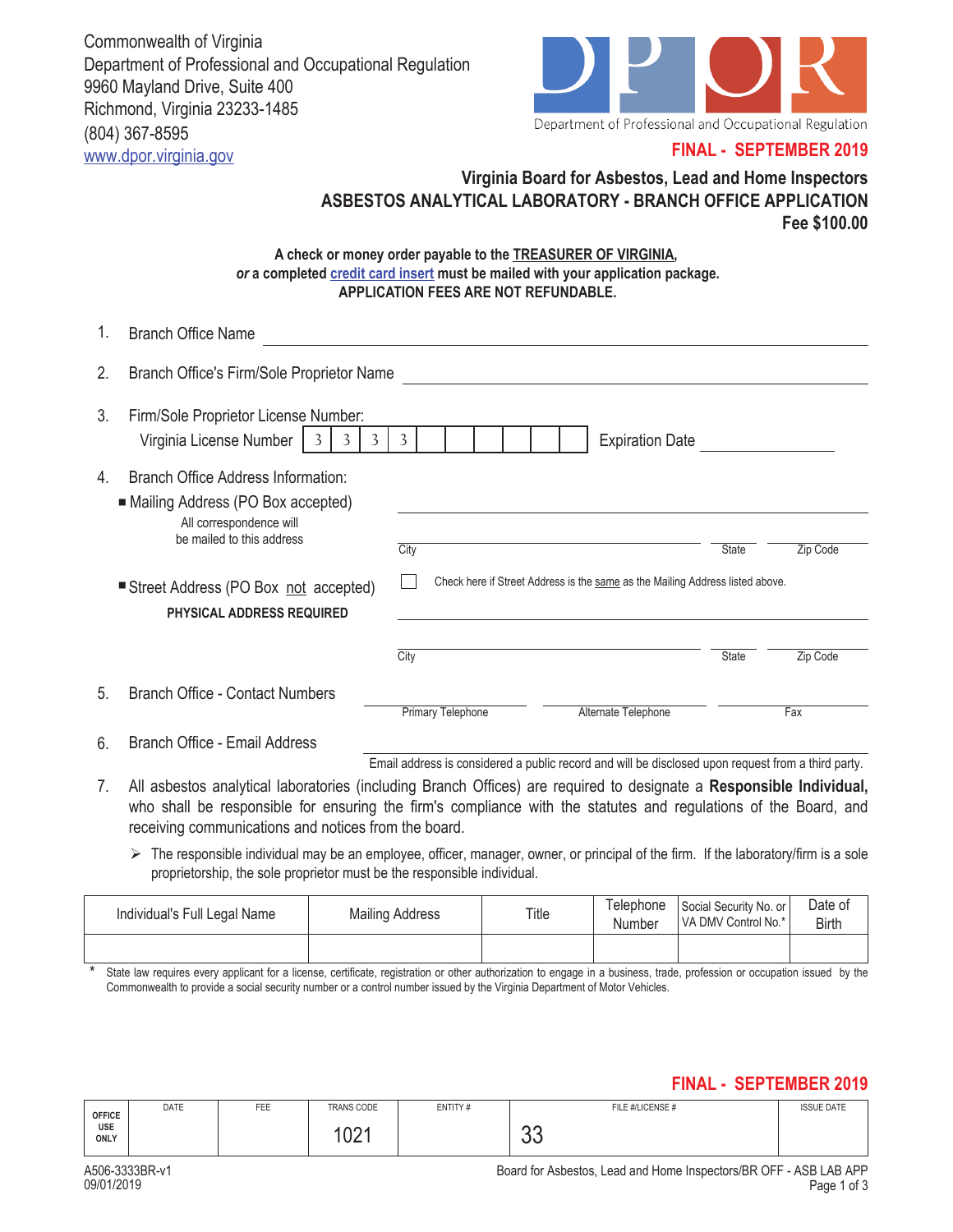- 8. Select the type of analysis to be performed by the laboratory : (Check **all** that apply)
	- $\Box$  Polarized Light Microscopy (PLM)
		- Provide documentation of one of the following:
			- A. Current Asbestos Fiber Analysis Program of the National Institute of Standards and Technology National Voluntary Lab Accreditation Program (NVLAP) accreditation demonstrated by submittal of a copy of the Certificate of Accreditation, Scope of Accreditation, and documentation of proficiency with the application; or
			- B. The asbestos analytical laboratory is rated "proficient" in the Bulk Asbestos Proficiency Analytical Testing Program of the AIHA Proficiency Analytical Testing Programs (BAPAT) and maintains the training and quality control document such as is necessary to demonstrate competency in performing analysis; or
			- C. The laboratory is accredited under the Industrial Hygiene Laboratory Accreditation Program of the AIHA Laboratory Accreditation programs (IHLAP) and maintains the training and quality control documentation such as is necessary to demonstrate competency.
	- Phase Contrast Microscopy performed at a fixed laboratory site (PCM Fixed Site)
		- Provide documentation that each analyst has completed NIOSH 582 or NIOSH 582 Equivalency course, plus one of the following:
			- A. The asbestos analytical laboratory is accredited under the IHLAP and maintains the training and quality control documentation such as is necessary to demonstrate competency; or
			- B. That the laboratory is rated "proficient" in the Industrial Hygiene Proficiency Analytical Testing Program of the AIHA Proficiency Analytical Testing Programs, LLC (IHPAT) and maintains the training and quality control documentation needed to demonstrate competency in performing analysis; or
			- C. Each analyst is listed in the Asbestos Analyst Registry Program (AAR) and has a performance rating of "acceptable" for the most recent Asbestos Analyst Testing (AAT) round.

Phase Contrast Microscopy performed through onsite analysis (PCM - Onsite)

- Provide documentation that each analyst has completed NIOSH 582 or NIOSH 582 Equivalency course, plus one of the following:
	- A. The laboratory is rated "proficient" in the IHPAT Program and maintains the training and quality control document needed to demonstrate competency in performing onsite analysis for each onsite analyst; or
	- B. The laboratory is accredited under the IHLAP and maintains compliance with the requirements of its accreditation, as well as the training and quality control document needed to demonstrate competency in performing onsite analysis for each onsite analyst; or
	- C. Each analyst is listed in the AAR and has a performance rating of "acceptable" for the most recent AAT round.

 $\Box$  Transmission Electron Microscopy (TEM)

- Provide documentation of a current accreditation by NVLAP to analyze asbestos airborne fibers using TEM to include a copy of the NVLAP Certificate of Accreditation, Scope of Accreditation, and other documentation of NVLAP proficiency.
- 9. By signing this application, I certify the following statements:
	- I am aware that submitting false information or omitting pertinent or material information in connection with this application will delay processing and may lead to license revocation or denial of license.
	- I will notify the Board of any changes to the information provided in this application prior to receiving the requested license, certification, or registration including, but not limited to any disciplinary action or conviction of a felony or misdemeanor (in any jurisdiction).